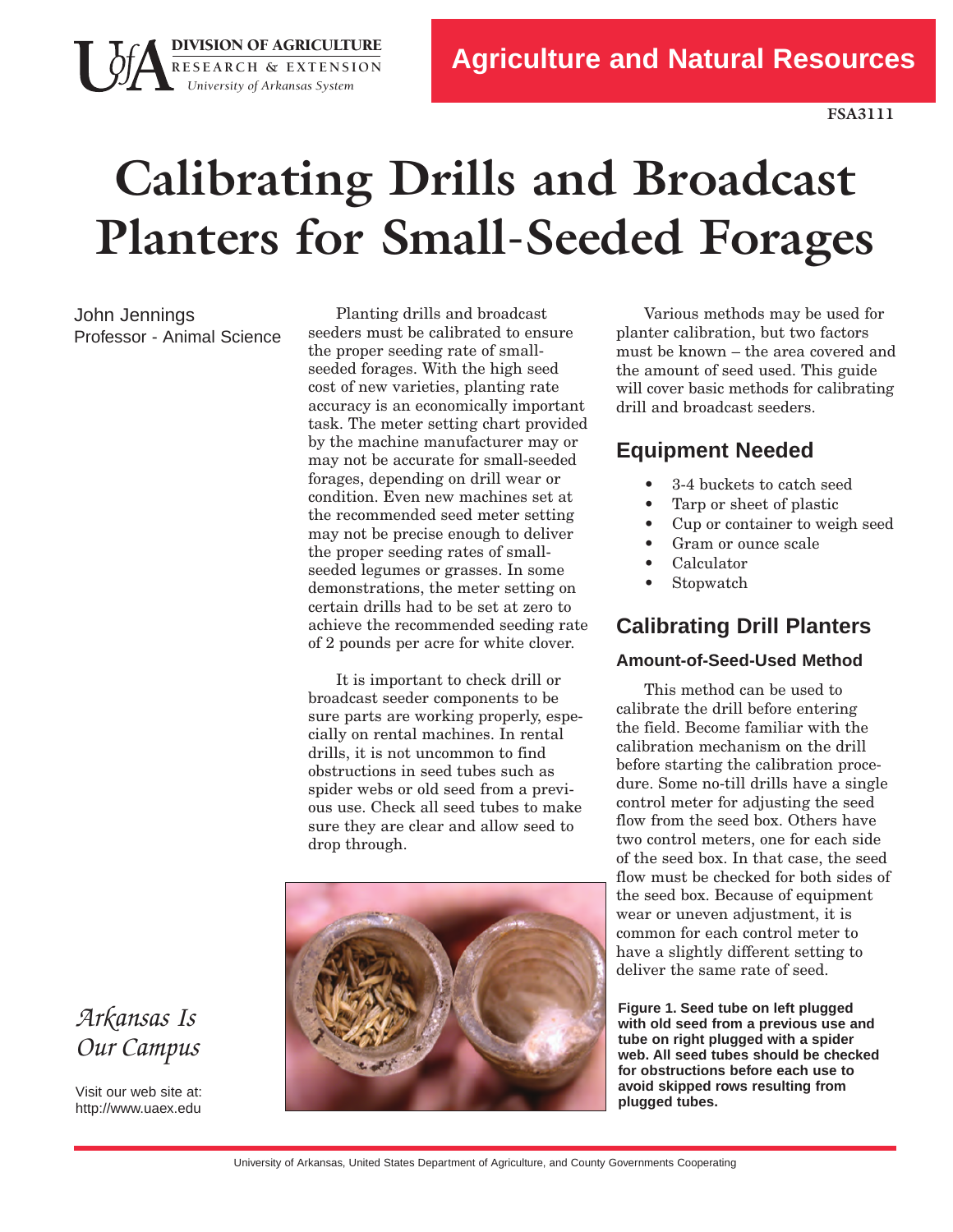#### **Equation 1.1**

43,560 sq ft per acre<br>drill width  $\times$  drive wheel circumference  $\times$  100 = number rounds of drive wheel for 1/100 acre

#### **Steps**

- 1. Raise drill off ground (block it for safety).
- 2. Measure circumference of drive wheel and determine drill width.
- 3. Calculate the number of rounds of the drive wheel needed for 1/100 acre using Equation 1.1.
- 4. Place tarp or plastic under drill to catch any spilled seed.
- 5. Add a small amount of seed to the seed box, and turn the drive wheel until seed is dropping from each tube. Check each tube for obstructions to ensure proper seed flow.
- 6. Pull the ends of the seed tubes from the row openers, and put the ends in buckets to catch seed. Three to four buckets are usually sufficient to catch seed from all drill tubes.
- 7. Mark a reference point on the drive wheel with tape or chalk, and turn the wheel the number of rounds previously calculated with Equation 1.1.
- 8. Collect the seed in buckets while turning the drive wheel.
- 9. When the drive wheel has been turned the proper number of turns, combine the seed from each bucket and weigh the seed.
- 10. Use the following equations to determine seeding rate at the setting used.

#### **Equation 1.2**

If the seed weight is in ounces:

seed weight (oz)  $\times$  100  $\frac{\text{weight} (02) \times 100}{16 \text{ oz per lb}}$  = lb/acre

#### **Equation 1.3**

If the seed weight is in grams:

seed weight (g)  $\times$  100  $\frac{d \text{ weight } (g) \land 100}{454.4 \text{ g per lb}}$  = lb/acre

#### **Values used in Equations 1.1, 1.2 and 1.3**

 $43,560$  = the number of square feet in one acre  $16$  = the number of ounces in one pound  $454.4$  = the number of grams in one pound

#### **Example:**

1. A drill has a width of 7' and a drive wheel circumference of 4.3'.

The number of turns to turn the drive wheel to cover 1/100 acre is calculated as follows:

 $\frac{43,560}{7 \times 4.3 \times 100}$  = 14.5 turns of the drive wheel

2. The amount of seed collected during the 14.5 turns of the drive wheel was 88 grams. To determine the seeding rate per acre at this setting, use Equation 1.3 because the seed was weighed in grams.

 $\frac{88 \text{ g} \times 100}{9.3 \text{ lb/acre}}$  = 19.3 lb/acre 454.4 g per lb

#### **Steps to Calibrate a Broadcast Seeder**

 method for accurate calibration of broadcast spreaders Calibrating a broadcast seeder is a simple process and is very similar to calibrating a field sprayer. The spreading width and driving speed must be measured first. The following procedure provides a step-by-step whether on a tractor or an ATV.

 on the tarp. **NOTE: For safety, make sure to** 1. Determine the spreading width of the seeder for the type of seed to be planted. Different types of seed flow differently and have differing spreading ballistics, so the spreading width should be checked for different seed types. To determine the spreading width, select an area in a barn or location protected from the wind and lay out a clean wide tarp behind the tractor or ATV to catch seed. Add a small amount of seed to the spreader, and set the gate opening to the desired setting. Keeping the unit stationary, turn on the spreader for several seconds at the rpm or spinner speed to be used in the field and measure the outer limit of where seed lands **remain clear of the spreader and spinner during this step.**

To determine uniformity of the spreading pattern, lay out several small pans on the tarp to catch seed. Arrange the pans in a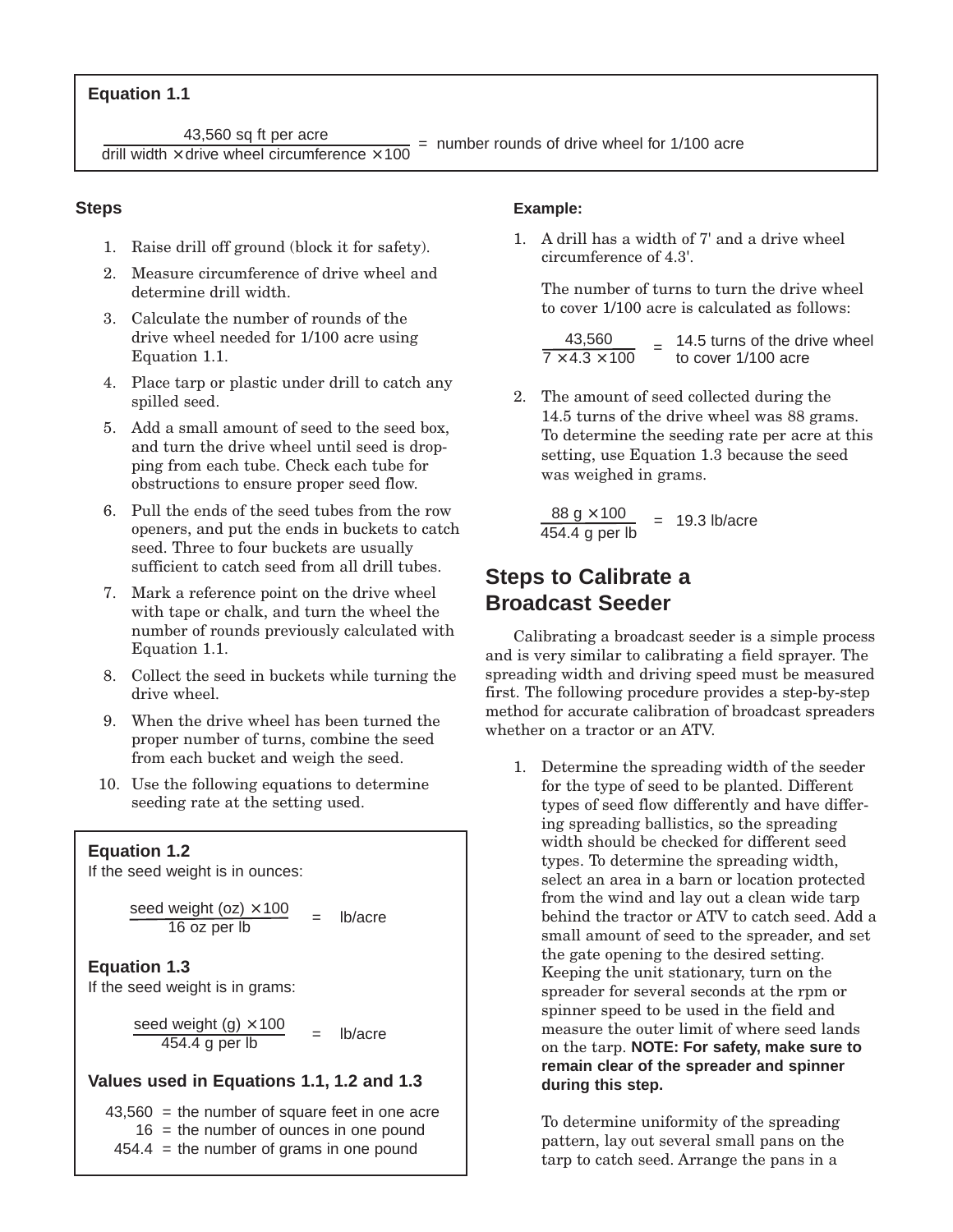

**Figure 2. Arrangement for determining spreading pattern uniformity for a broadcast seeder.**

semicircle pattern across the width of the spreading pattern as shown in Figure 2. Including a cloth or paper towel in the pans will help prevent seed from bouncing out. If the amount of seed for each side of the spreading pattern is not uniform, adjust according to the manufacturer's directions.

 2. After measuring the spreading width, calculate the spreading distance needed to cover 0.1 acre. One acre is 43,560 square feet. An area of 0.1 acre is 4,356 square feet. Divide the area of 0.1 acre by the spreading width to get the distance needed to travel for 0.1 acre.

## **Equation 1.4** To determine spreading distance for 0.1 acre:  $\frac{4,356}{\text{spreading width}}$  = distance needed

**Example:** If the spreading width is 20 feet, dividing 4,356 by 20 gives the distance to travel 218 feet.

- 3. Determine the driving speed. Mark off the distance calculated in Step 2 in the field or area of similar terrain. Drive the unit along the measured course at the intended spreading speed and record the time needed to cover that distance. Drive the course multiple times to get an average speed.
- 4. Return to the area with the tarp. Clean off the tarp and add seed to the spreader. Turn on the spreader for the same length of time needed to drive the marked distance. Make sure the spreader is at the same pto speed or spreader setting used during the speed check. Catch the seed on the tarp, then gather the corners of the tarp and pour the seed into a bucket. Hold down the middle of the tarp while gathering the seed to prevent wind

 1.7 to convert the seed weight to an acre basis. from billowing the tarp and spilling seed. Weigh the seed and use Equation 1.5, 1.6 or Adjust the spreader gate opening or driving speed as needed to change the seeding rate.

#### **Equation 1.5**

If the seed weight is in pounds:

seed weight (lb)  $\times$  10 = pounds of seed spread

rate would be  $2.2 \times 10 = 22$  lb per acre. **Example:** If the average driving time to cover 0.1 acre is 30 seconds and the amount of seed caught in 30 seconds is 2.2 lb, the seeding

#### **Equation 1.6**

If the seed weight is in ounces:

 $\frac{\text{seed weight (oz)} \times 10}{16 \text{ oz per lb}}$  = pounds of seed spread

**Example:** If the average driving time to cover 0.1 acre is 30 seconds and the amount of seed caught in 30 seconds is 12 ounces, the seeding rate would be  $(12 \times 10)/16 = 7.5$  lb per acre.

**Equation 1.7** If the seed weight is in grams:  $\frac{\text{seed weight (g)} \times 10}{454.4 \text{ g per lb}}$  = pounds of seed spread  $454.4$  g per lb

> seeding rate would be  $(150 \times 10)/454.4 = 3.3$  lb **Example:** If the average driving time to cover 0.1 acre is 30 seconds and the amount of seed caught in 30 seconds is 150 grams, the per acre.